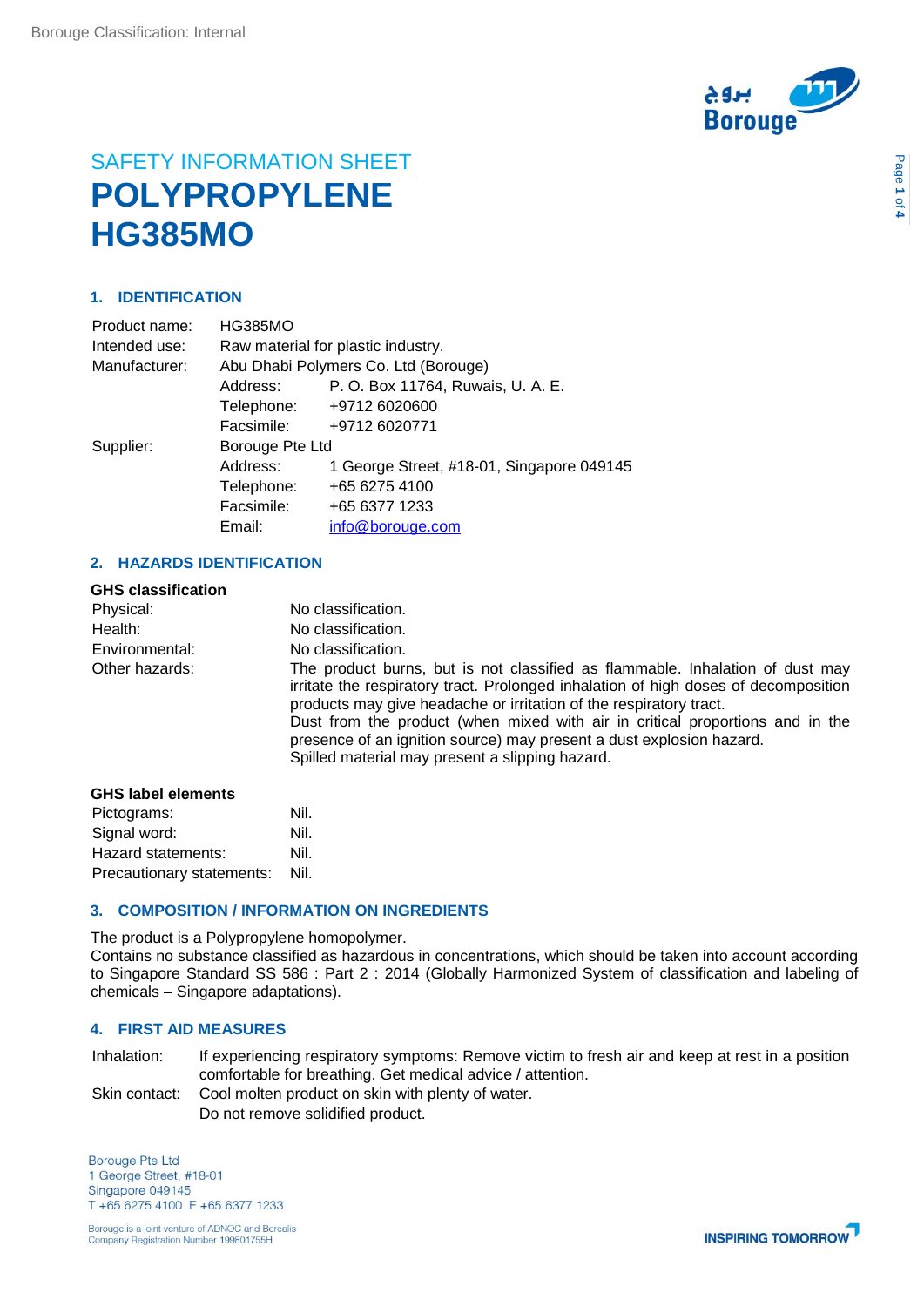

Eye contact: No specific instruction needed. Ingestion: No specific instruction needed.

# **5. FIRE FIGHTING MEASURES**

| Suitable extinguishing media:          | Water in spread jet, dry chemicals, foam or Carbon Dioxide.                                                                                                                                        |
|----------------------------------------|----------------------------------------------------------------------------------------------------------------------------------------------------------------------------------------------------|
| Specific hazards during fire fighting: | Product will burn under fire conditions. Dust from the product (when<br>mixed with air in critical proportions and in the presence of an ignition<br>source) may present a dust explosion hazard.  |
|                                        | Principal toxicant in the smoke is Carbon Monoxide.                                                                                                                                                |
| fighters:                              | Special protective actions for fire Fire fighters should wear self-contained breathing apparatus, boots,<br>gloves, goggles and full protective clothing. Extinguish from the<br>upwind direction. |

#### **6. ACCIDENTAL RELEASE MEASURES**

| Personal precautions, protective | No flames, No sparks. Eliminate all sources of ignition. Avoid       |
|----------------------------------|----------------------------------------------------------------------|
| equipment and<br>emergency       | breathing dust. Use personal protective equipment as required. Refer |
| measures:                        | to Section 8: Exposure Controls / Personal Protection.               |
| Methods for cleaning up:         | Suck or sweep up spill. All spill of material must be removed        |
|                                  | immediately to prevent slipping accidents.                           |

#### **7. HANDLING AND STORAGE**

- Handling: During processing and thermal treatment of the product, small amounts of volatile hydrocarbons may be released. Provide adequate ventilation. Local exhaust ventilation may be necessary. Avoid inhalation of dust and decomposition fumes. Dust from the product gives a potential risk for dust explosion. Avoid the formation or spread of dust in the atmosphere. Avoid the build-up of dust. Clean regularly. Ground / bond container and receiving equipment. Take precautionary measures against static discharge.
- Storage: Safety aspects do not require any special precautions in terms of storage. The product should be stored in dry conditions at temperatures below 50 °C and protected from UV-light. More information on storage can be found in Product Data Sheet (PDS) for this product.

# **8. EXPOSURE CONTROLS / PERSONAL PROTECTION**

| Component        | <b>Basis</b>            |           | Control parameters / Occupational exposure limits |
|------------------|-------------------------|-----------|---------------------------------------------------|
| Inhalable dust:  | USA / ACGIH             | TLV-TWA:  | 10 mg/m $3$                                       |
|                  | <b>UK HSE EH40/2005</b> | 8 hr TWA: | 10 mg/m $3$                                       |
| Respirable dust: | USA / ACGIH             | TLV-TWA:  | $3 \text{ mg/m}^3$                                |
|                  | <b>UK HSE EH40/2005</b> | 8 hr TWA: | 4 mg/m <sup>3</sup>                               |

Engineering controls: Extraction to remove dust at its source. Provide adequate ventilation. Local exhaust ventilation may be necessary.

#### **9. PHYSICAL AND CHEMICAL PROPERTIES**

|          | Appearance: Solid, natural colour | Melting point / range: | $130 - 170$ °C     |
|----------|-----------------------------------|------------------------|--------------------|
| Odour:   | <b>Odourless</b>                  | Ignition temperature:  | $>$ 320 °C         |
| Density: | $0.9 - 1.0$ g/cm <sup>3</sup>     | Solubility in water:   | Insoluble in water |

**Borouge Pte Ltd** 1 George Street, #18-01 Singapore 049145 T +65 6275 4100 F +65 6377 1233

Borouge is a joint venture of ADNOC and Borealis Company Registration Number 199801755H

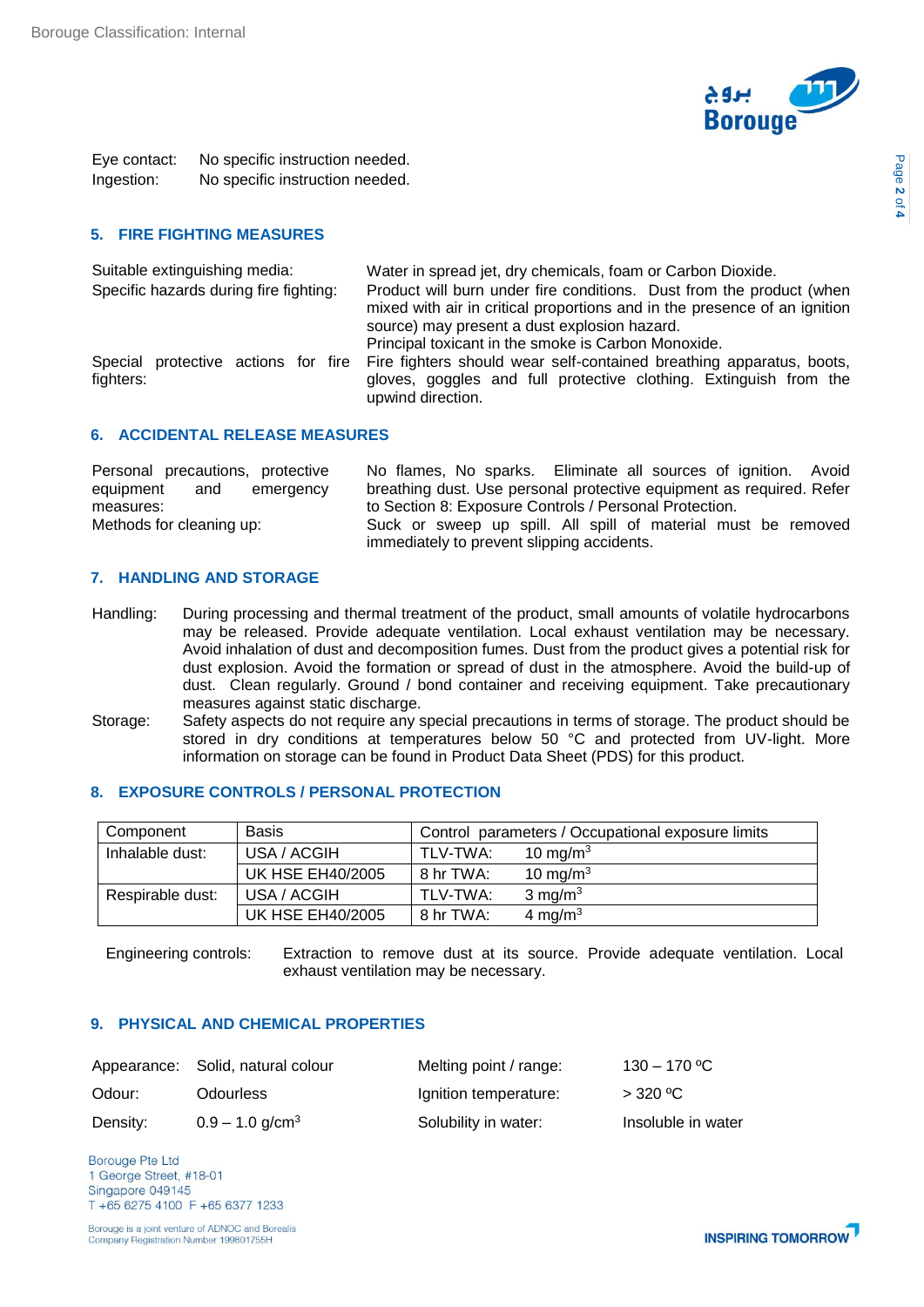

# **10. STABILITY AND REACTIVITY**

| Chemical stability:               | The product is a stable thermoplastic.                         |
|-----------------------------------|----------------------------------------------------------------|
| Reactivity:                       | No chemical reactivity.                                        |
| Conditions to avoid:              | Dusty conditions, heat, open flame, spark, static electricity. |
| Incompatible materials:           | Nil.                                                           |
| Hazardous decomposition products: | On combustion releases: Oxides of Carbon.                      |

# **11. TOXICOLOGICAL INFORMATION**

The product is not classified as a hazardous mixture according to Singapore Standard SS 586 : Part 2 : 2014 (Globally Harmonized System of classification and labeling of chemicals – Singapore adaptations). However, inhalation of dust may irritate the respiratory tract. Prolonged inhalation of high doses of decomposition products may give headache or irritation of the respiratory tract.

#### **12. ECOLOGICAL INFORMATION**

The product is not classified as hazardous to the environment according to Singapore Standard SS 586 : Part 2 : 2014 (Globally Harmonized System of classification and labeling of chemicals – Singapore adaptations).

#### **13. DISPOSAL CONSIDERATIONS**

Reuse or recycle if not contaminated. The product may be safely used as fuel. Proper combustion does not require any special flue gas control. Check with local regulations.

#### **14. TRANSPORT INFORMATION**

| Land (RID / ADR): | Not regulated. |
|-------------------|----------------|
| Sea (IMO / IMDG): | Not regulated. |
| Air (ICAO-IATA):  | Not regulated. |

# **15. REGULATORY INFORMATION**

| <b>Chemical inventory</b>          | <b>Status</b> |
|------------------------------------|---------------|
| Australia / AIIC:                  |               |
| Canada / DSL:                      | Y             |
| China / IECSC:                     | Y             |
| Europe / EINECS or ELINCS or NLP:  | P             |
| Japan / ENCS:                      | Y             |
| Korea / KECI:                      | Y             |
| New Zealand / NZIoC:               | Е             |
| Philippines / PICCS:               | N             |
| Taiwan / TCSI                      | Y             |
| USA / TSCA (all relevant           |               |
| ingredients designated as active): |               |

 $Y =$  All ingredients are on the inventory.

- $E =$  All ingredients are on the inventory or exempt from listing.
- P = One or more ingredients fall under the polymer exemption or are on the no longer polymer list. All other ingredients are on the inventory or exempt from listing.
- N = Not determined or one or more ingredients are not on the inventory and are not exempt from listing.

**Borouge Pte Ltd** 1 George Street, #18-01 Singapore 049145 T +65 6275 4100 F +65 6377 1233